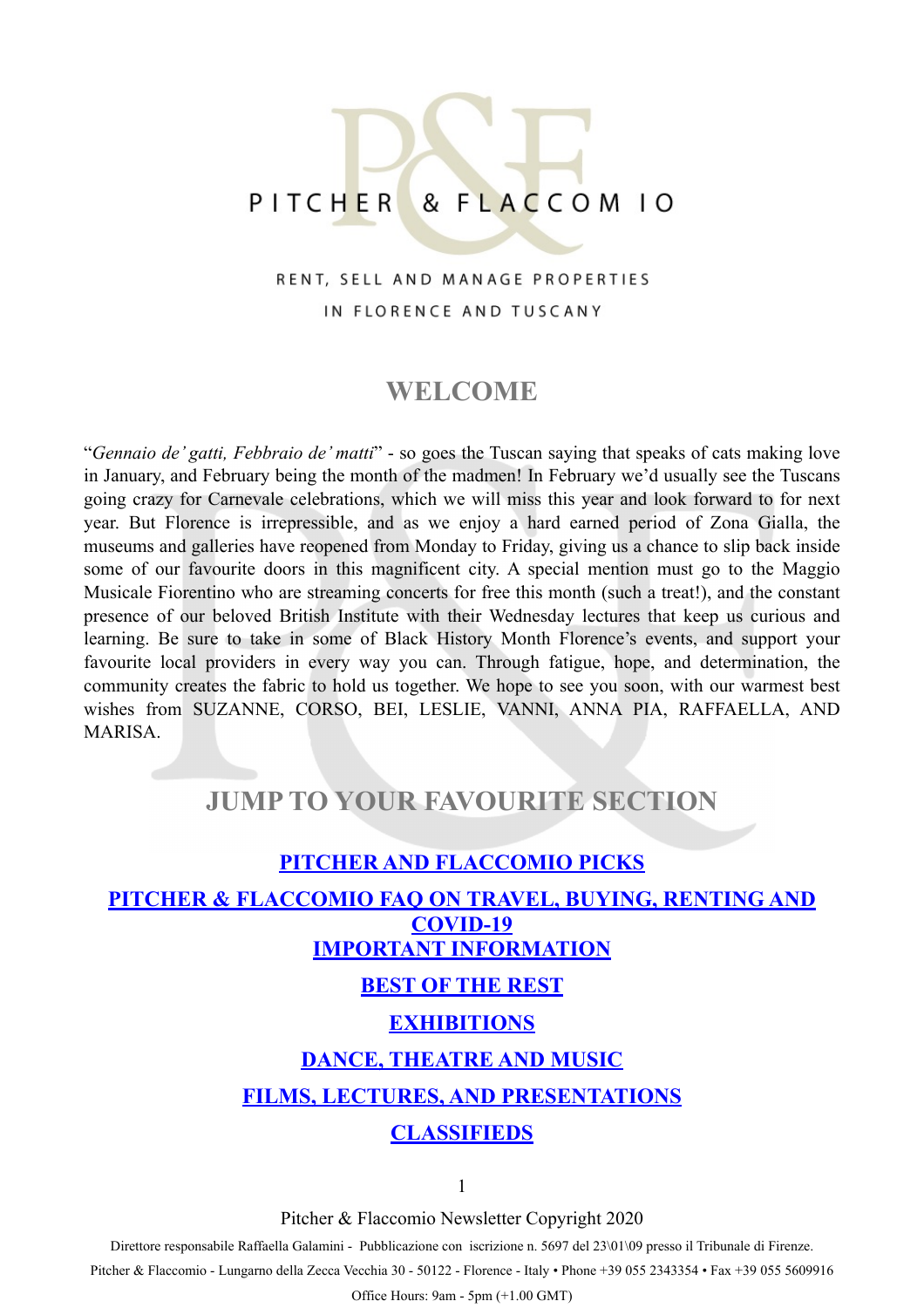# <span id="page-1-0"></span>**PITCHER & FLACCOMIO PICKS FOR FEBRUARY**

### **BEST EVENT: CELEBRATING LOVE ON VALENTINES DAY**

It is the day for lovers, old and new, to celebrate and indulge in romance. And what better place than Florence? Take a guided walk through historical locations of love and all its symbols with this [Walk](https://www.facebook.com/events/702359067117065/) [For Lovers,](https://www.facebook.com/events/702359067117065/) or enjoy a special walk through Florence as you listen to the stories of the [Great](https://www.facebook.com/events/2874160496161593) [Florentine Lovers,](https://www.facebook.com/events/2874160496161593) trace the pathways of Dante and his beloved Beatrice on this [Dante Lovers and](https://www.facebook.com/events/1325073911183339) [Saint Valentines](https://www.facebook.com/events/1325073911183339) tour, or listen to stories of love inside the house of Dante itself during [Firenze with](https://www.facebook.com/events/4206218176059786/) [Love.](https://www.facebook.com/events/4206218176059786/) Of course, nothing beats snuggling with your lover at home, savouring some culture streamed online. We recommend a gorgeous online Uffizi tour or your favourite films about love streamed online (La Dolce Vita, Letters to Juliet, Roman Holiday!), paired with a fantastic Chianti Classico and your favourite restaurant delivery.

### **BEST CULTURAL PROGRAM: BLACK HISTORY MONTH FLORENCE, Until March 4**

The sixth edition of Black History Month Florence and the second edition of Black History Month Bologna will be organized under the theme Ostinato. The theme is simultaneously an invitation and a critique. The invitation is to persist in the socio- cultural work that we all need in this moment. The critique concerns the obstinate resistance to the recognition of the struggle of the Afro-descendants regarding access to citizenship, workers' rights and social inclusion in the definition of Italianness. Ostinato is a reflection on the obstinacy necessary to affirm proactive strategies of cultural organization over a long period of time, as a manifestation of a vision not indifferent to the present times and challenges of the present, but not overly determined by them. [Find the program here.](http://blackhistorymonthflorence.com/index.php/project/bhmf-2021/)

## **BEST P&F RENTAL: A CHARMING AND SPACIOUS APARTMENT WITH OUTDOORS SPACE IN AN ACTIVE AND INTERESTING FLORENTINE NEIGHBOURHOOD**

Piazza Beccaria is located in a residential area on the edge of the historical center of Florence, near the Synagogue and the Sant'Ambrogio market. It is within walking distance of the Santa Croce church and the centre of town with all of its monuments and museums. There are many shops, restaurants, a gym, and post office. It is well serviced with numerous municipal buses. The Sant'Ambrogio open food and vegetable market is very near.



[More photos and information.](https://pitcherflaccomio.com/property/1550/)

# **BEST TRADITION: FLORENCE HONOURS ANNA MARIA LUISA DE MEDICI, February 18**

2

Pitcher & Flaccomio Newsletter Copyright 2020

Direttore responsabile Raffaella Galamini - Pubblicazione con iscrizione n. 5697 del 23\01\09 presso il Tribunale di Firenze.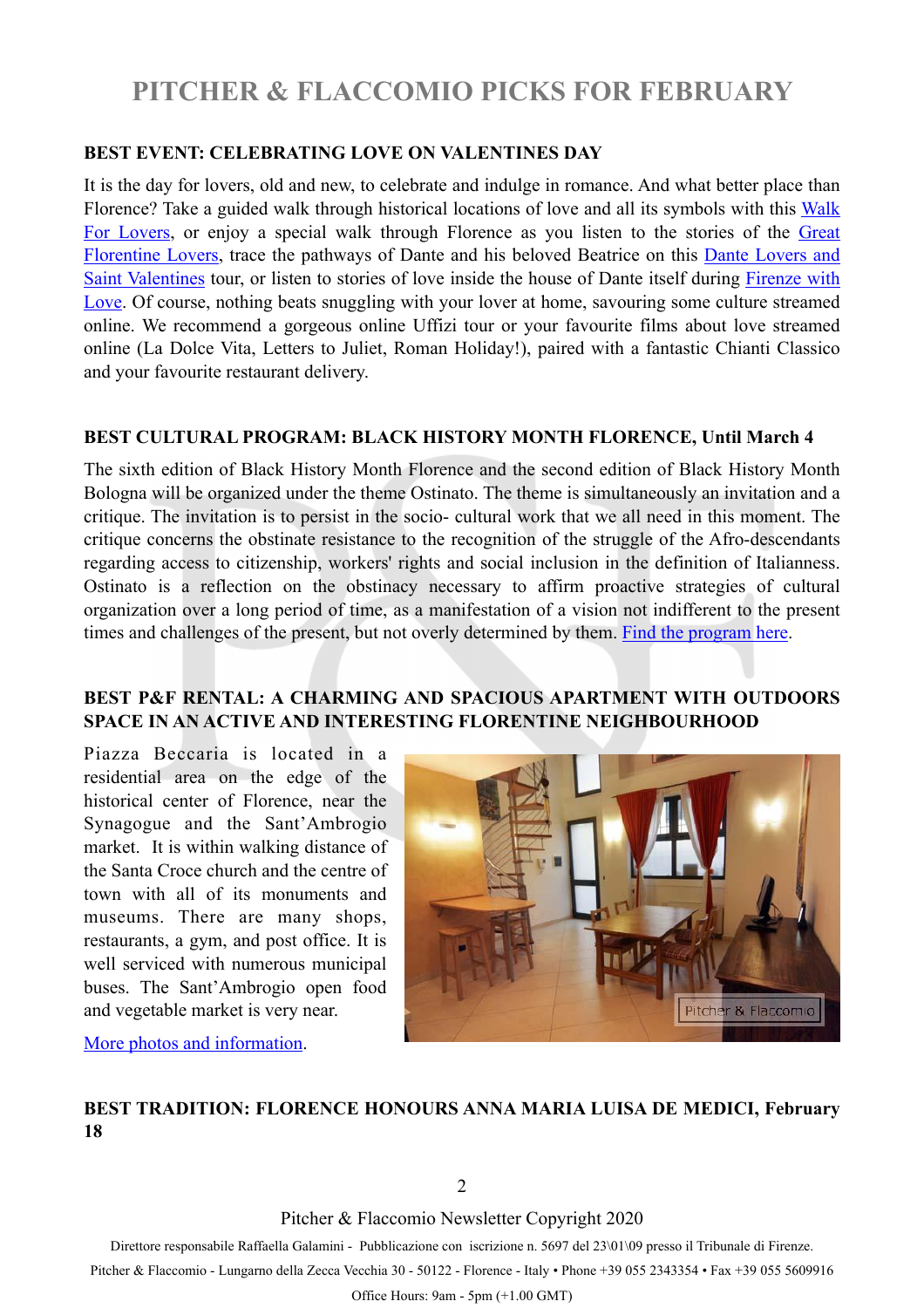February 18 celebrates the greatest patroness of the arts in Florence history, Anna Maria Luisa de' Medici. The last of the ruling line of the Medici, she left behind an extraordinary legacy in the form of The Family Pact, which bequeathed the considerable artistic patrimony of the family, accrued over three centuries, to the city of Florence. The Pact was to prevent any of the patrimony from being removed from Florence or the state of Tuscany. Instead, she insisted, everything must remain in Florence, for all time, "for the use of the public and to attract the curiosity of foreigners." In honour of Anna Maria Luisa, Florence opens its Civic Museums with free entry for the public on the day of her death, February 18. Be sure to include a visit to the Medici Chapels to pay your respects. Read more about [the history of Anna Maria Luisa here.](http://medicidynasty.com/anna-maria-luisa-de-medici-the-last-of-the-medici/)

## **BEST EXHIBITION: EMPRESSES, MATRONS, FREEDWOMEN, FACES AND SECRETS OF ROMAN WOMEN ON DISPLAY AT THE UFFIZI**

Powerful. Determined. Discussed. Independent. Rebels. And much more. With all their stories, their secrets, their struggle for civil, political and economic emancipation, Roman women of the Imperial age are the protagonists of the exhibition entitled "Empresses, matrons, freedwomen". The pieces on display are about thirty and mostly come from the Uffizi Galleries' rich archaeological collection, like the gorgeous statues of Agrippina the Younger, famous mother of Nero, or Domitia Longina, talked-about wife of Domitian. The exhibition tells about the life of Roman women in the first two centuries of the Empire, from the beginning of the 1st to the second half of the 2nd century AD. It focuses on positive as well as negative models embodied by the Empresses and the powerful women of the Imperial House, which gives evidence of the extremely high social status women could achieve in the ancient Rome and also lets us know fascinating stories from matrons' and freedwomen's daily life. [Find the limited opening hours for the exhibition here.](https://www.uffizi.it/en/events/empresses-matrons-freedwomen)

# **BEST DINING OUT: A NEW GLUTEN FREE PIZZA PLACE ON THE HIP STREET OF COFFEE AND PANINI, VIA DEI NERI**

On a rare day out enjoying the Zona Gialla we discovered a new treat for the Gluten Free and those who love us - Sgrano Gluten Free. A full selection of the hardest to find gluten free items, from Schiacchiate and Pizza through to Covaccini and Dolci. There are even Gluten Free Coccoli on the menu - and who doesn't need some crispy bundles of cheesy love to get us through this winter! The favourite (as vouched for by a fussy Florentine) was a fresh Covaccini dressed simply in mozarella, rocket, and cherry tomatoes. Their delivery is also free for orders over twenty euro. Give them a try! Find the menu [here at the website.](https://www.sgranoglutenfree.it)

# **PITCHER & FLACCOMIO FAQ ON TRAVEL, BUYING, RENTING AND COVID-19**

In these uncertain times during the Covid-19 pandemic, we would like to offer you a brief FAQ file regarding travel and renting in Tuscany, and what we can do to help you have a better and safer stay in your rental property.

Tuscany in general, and Florence in particular, have been relatively spared by the Covid-19 outbreak.

3

Pitcher & Flaccomio Newsletter Copyright 2020

Direttore responsabile Raffaella Galamini - Pubblicazione con iscrizione n. 5697 del 23\01\09 presso il Tribunale di Firenze.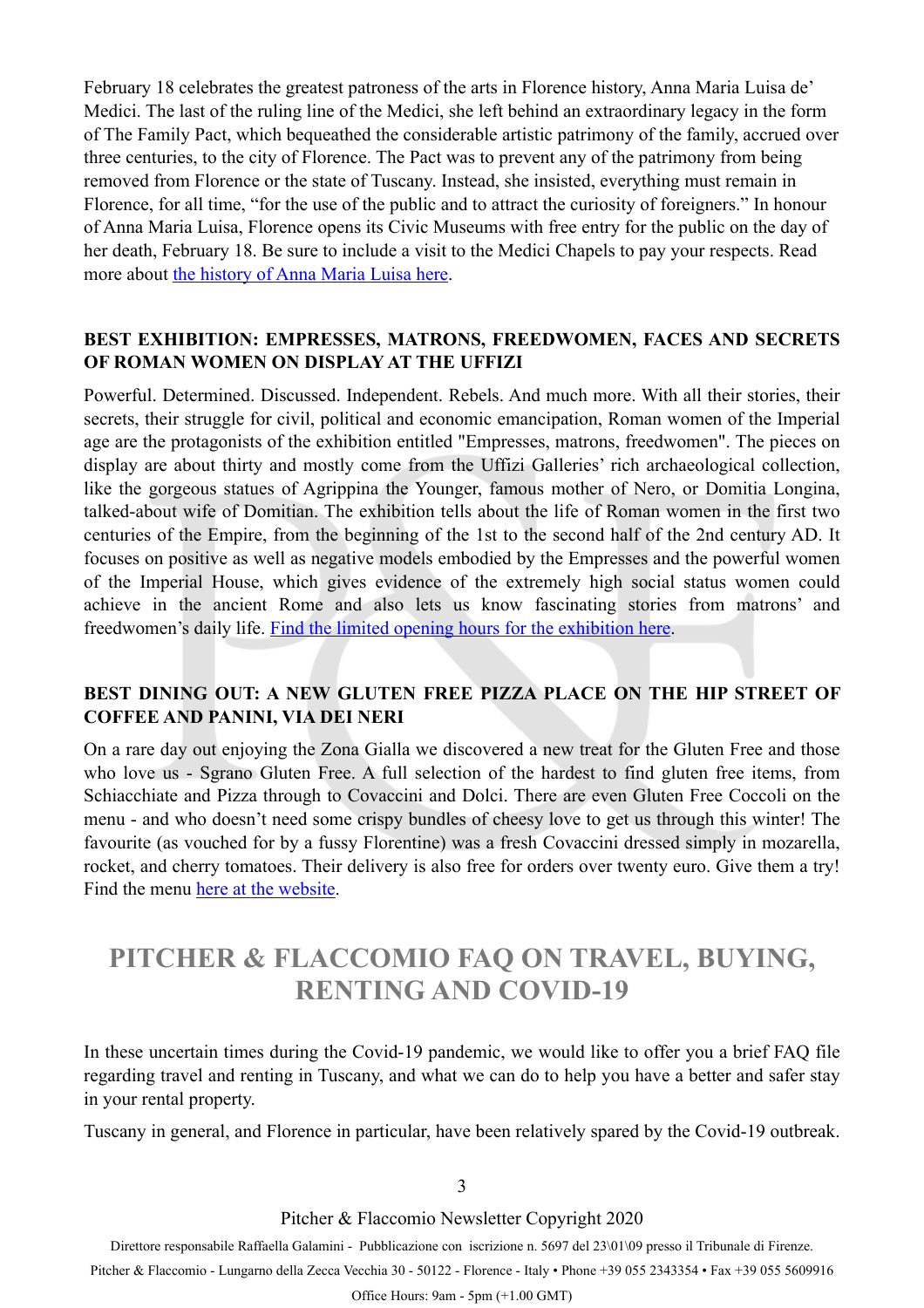But the lower numbers of contagions in this region have not prevented the lock downs and the travel restrictions that have been imposed. As we adjust to the new rules such as social distancing, face masks, hand sanitizers, and contact tracing, etc., that are necessary to keep us safe, we are thinking of ways to improve the interest in our Region and make the rentability of properties easier for the future.

We think one of the biggest expectations of our clients will be safety. You will expect to enter a property, whether it be for a night or a month or a year, that is not only clean but possibly also sanitized prior to being occupied. This major concern is something we are planning for so that we may offer with confidence any apartment, house or villa that Pitcher & Flaccomio represents.

You can find out more in our FAQ page.

### [https://www.pitcherflaccomio.com/pdf/FAQCOVID-19\\_en.pdf](https://www.pitcherflaccomio.com/pdf/FAQCOVID-19_en.pdf)

Please consider the items under what we can do to help you as "suggestions", since we are a Real Estate company and not an official health institution nor doctors.

# <span id="page-3-0"></span>**IMPORTANT INFORMATION**

# **INFORMATION ABOUT THE ANTI-COVID VACCINATION PROGRAM IN ITALY**

### *(from [theflorentine.net\)](http://theflorentine.net)*

On Sunday, December 27, nurses Simona Bausi and Elena Berti made history as the first two people to be inoculated against Covid-19 in Tuscany. At 8am, the Italian army delivered 620 doses of the Pfizer-BioNTech vaccine to Florence's Careggi hospital before distributing the vials throughout the region. Healthcare professionals and care home residents will be among the first to receive the COVID-19 vaccine, followed by the elderly. Vaccinations will begin in earnest on January 2.

[Read more about Italy's vaccination plan here.](https://theflorentine.us2.list-manage.com/track/click?u=eee504ae810d1c297cb1f6832&id=8257fac15b&e=45e6e6f394)

# **WHERE SHOULD I BE CHECKING FOR ACCURATE NEWS AND INFORMATION?**

It's especially important to be relying on the correct information and news sources during this time. Here are some official and accurate sources:

Italian Government Website: [www.governo.it](http://www.governo.it)

Italian Ministry of Health: [www.salute.gov.it](http://www.salute.gov.it/?fbclid=IwAR37pZhesC9o9nGmkzkeY2CGYt-hSECzU72KRLH8WRUgJwTd85mD2KS_mvg)

Coronavirus Page at the Ministry of Health: [http://www.salute.gov.it/portale/nuovocoronavirus/](http://www.salute.gov.it/portale/nuovocoronavirus/dettaglioContenutiNuovoCoronavirus.jsp?lingua=italiano&id=5351&area=nuovoCoronavirus&menu=vuoto)

Ministry of Health Information In English: [http://www.salute.gov.it/portale/nuovocoronavirus/](http://www.salute.gov.it/portale/nuovocoronavirus/homeNuovoCoronavirus.jsp?lingua=english) [homeNuovoCoronavirus.jsp?lingua=english](http://www.salute.gov.it/portale/nuovocoronavirus/homeNuovoCoronavirus.jsp?lingua=english)

Coronavirus Counts Worldwide:<https://www.worldometers.info/coronavirus/>

News Site with daily official conference at 6pm: <http://ansa.it/>

## **Tuscany Specific:**

4

Pitcher & Flaccomio Newsletter Copyright 2020

Direttore responsabile Raffaella Galamini - Pubblicazione con iscrizione n. 5697 del 23\01\09 presso il Tribunale di Firenze.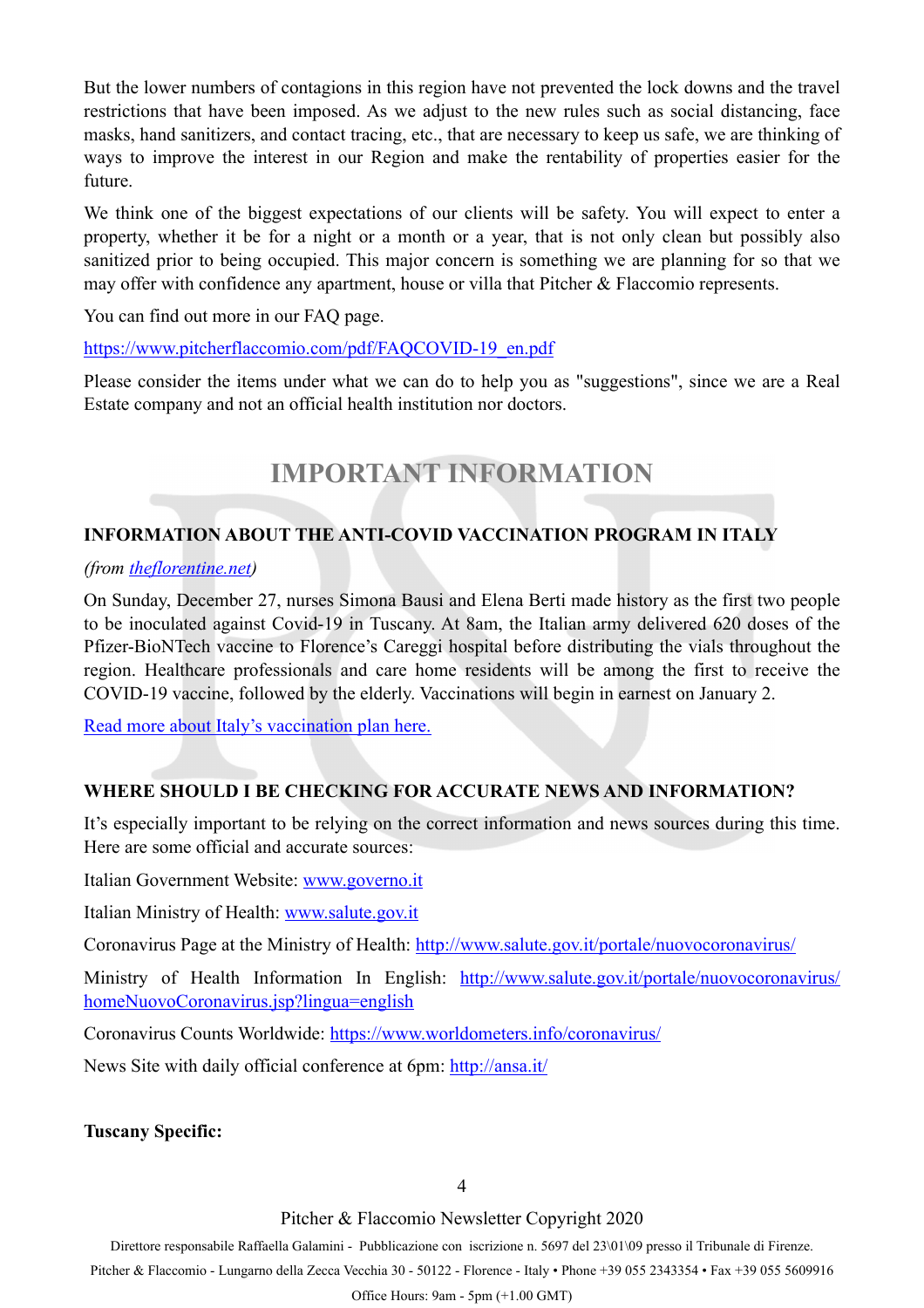- Official **[coronavirus updates](https://www.regione.toscana.it/-/coronavirus)** for Tuscany
- Daily [case numbers](https://github.com/pcm-dpc/COVID-19/blob/master/schede-riepilogative/regioni/dpc-covid19-ita-scheda-regioni-latest.pdf)
- Latest [regional ordinances](https://www.regione.toscana.it/-/ordinanze-della-regione-toscana)
- Tuscany region on **[Facebook](https://www.facebook.com/regionetoscana.paginaufficiale/)** and **[Twitter](https://twitter.com/regionetoscana)**
- Regional coronavirus helpline: 055 438 5850

# **WHERE CAN I READ ABOUT THE DIFFERENT YELLOW, ORANGE, AND RED ZONES ACROSS ITALY?**

[Here at the Governo website](http://www.governo.it/it/articolo/domande-frequenti-sulle-misure-adottate-dal-governo/15638#zone), you can click on the interactive map that shows the different colour coding of each Municipality, and drop down information menus that explain the specific restrictions and permissions for each colour code.

# <span id="page-4-0"></span>**BEST OF THE REST**

## **FLORENCE WINTER SALES, Until March 4**

While some sales have already started, after the Epiphany of January 6th all the stores of Florence will begin their major sales to clear out their Autumn and Winter stock, in order to make room for the new season arrivals. You can expect savings of at least 50%, which often reach 70% towards the end of the month as stocks dwindle. It's the perfect time to grab a few last minute winter coats to help survive the winter chill of January!

## **THE BRITISH INSTITUTE WEDNESDAY LECTURES**

## **Fallen Marys: The Magdalene and Other Wayward Saints in Renaissance Art, by Lisa On Art, Feminism and Eros: Mina Loy and the Avant-garde in Florence**

3 February 2021 - 18:00

When the British-born Mina Loy (1882-1966) moved to Florence from Paris in 1907 with her husband, the painter and illustrator Stephen Haweis, she was a budding young artist who had made it into the Salon d'Automne. She lived in Florence until 1916, at first with her husband and then just with her children, and in this period she developed into an extremely original avant-garde poet and writer, whose work was published in the most renowned little magazines in the US. She learned to speak Italian and responded in her works both to the politics and aesthetics of the vociferous Futurists and to the vital intellectual debates internal to the the Anglo-American expatriate community. This talk will discuss Loy's aesthetic and feminist commitment to the nascent avantgarde in the context of her life in the Tuscan capital, and show how Florence functioned as a vibrant international nexus for the exchange and elaboration of modernist art.

**-** 

## **Godi, Fiorenza! Dante's Poetic (and other) Feelings about Florence**

10 February 2021 - 18:00

Pitcher & Flaccomio Newsletter Copyright 2020

Direttore responsabile Raffaella Galamini - Pubblicazione con iscrizione n. 5697 del 23\01\09 presso il Tribunale di Firenze.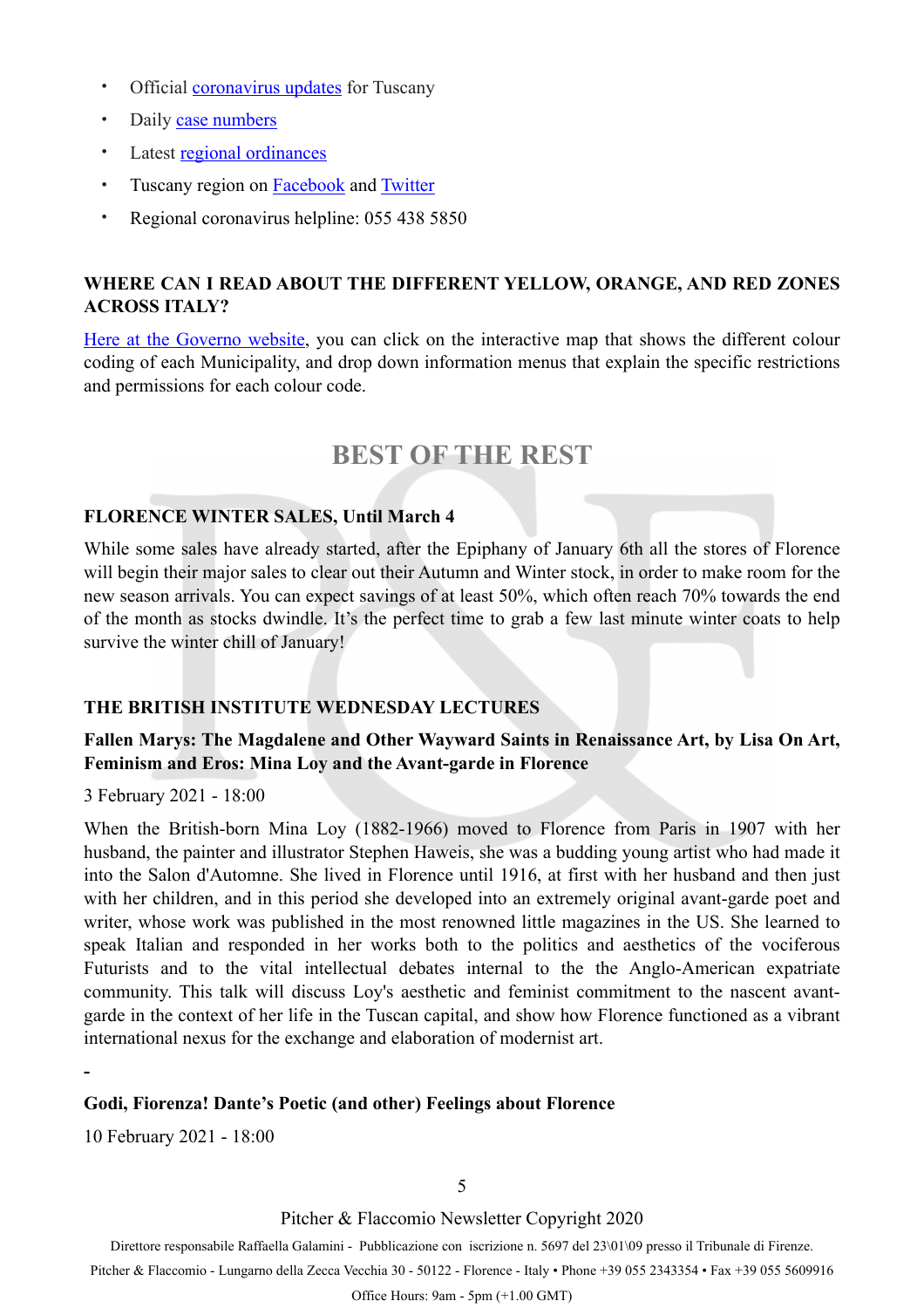Virtual Wednesday Lecture, on Zoom by Alexandra Lawrence

Dante's dramatic love/hate relationship with Florence has fascinated the world for centuries. Exiled in 1302 over a political fight, the sommo poeta both excoriates and expresses extraordinary nostalgia for his hometown in his masterwork, *The Divine Comedy*. This talk by Italian art and language expert, Alexandra Lawrence, will look at Dante and his multitude of emotions about his 'Fiorenza'.

**-** 

**-** 

### **Alessandro Sinigaglia and Florentine Resistance**

17 February 2021 - 18:00

Virtual Wednesday Lecture, on Zoom by Antonella Bundu

Florence celebrates its liberation from Nazi-fascism on 11 August every year, because, on that date in 1944, the Sinigaglia Brigade was the first to enter Florence to liberate the city. However, many people do not know that the Sinigaglia Brigade was named in honour of the black partisan Alessandro Sinigaglia ("Vittorio"), who was killed in an ambush by the fascists in February 1944.

Antonella Bundu was born in Florence in 1969 to a Sierra Leonean father and an Italian mother, and defines herself as 'a black woman, Florentine and leftist'. An Oxfam civil rights activist, she has lived between Florence, Sierra Leone and England, then settled permanently in the Tuscan capital since 1989. She is a member of the Florence City Council.

### **Sculpture and Scrutiny: Public Art and Public Opinion in Florence**

24 February 2021 - 18:00

Virtual Wednesday Lecture, on Zoom by Jeremy Boudreau

This talk addresses Florence's long history of problematic and controversial public sculpture from the late Middle Ages through the 21st century. Whether you've arrived recently or have called Florence home for some time, we're sure you'll look at the art of the city with a new perspective, either strolling the centre's parks and squares, or stuck in traffic on your daily commute!

[More information and the links to join here at the website.](https://www.britishinstitute.it/en/news-events/events/wednesday-lectures)

# **TUNE IN ONLINE WITH THE FLORENTINE MAGAZINE'S CULTURE AND COMMUNITY EVENTS, KEEPING US CLOSE WHILE PHYSICAL DISTANCING**

TF Together is The Florentine's online events series, our regular online moment to meet up and share activities and interests. Events are held on Facebook live at The Florentine and you can qatch online through: [Facebook live](https://www.facebook.com/tfnews/live_videos) or [YouTube channel.](https://www.youtube.com/user/TheFlorentineNews)

**February 12, 5pm / Razzismo Brutta Storia and teaching Anti-racism in Italy.** A talk with Mackda Ghebremariam Tesfau (Phd student in Social Sciences) about the educational tools and activities in schools carried out by the association Razzismo Brutta Storia, dedicated to combating racism and discrimination.

**February 19, 5pm / Echoes and agreements in art history and popular culture.** Born from a reflection on the negative representation of darkness in Italy, this talk will examine the relationship between faces of the African diaspora and icons of European art, with speaker Theophilus Imani.

6

#### Pitcher & Flaccomio Newsletter Copyright 2020

Direttore responsabile Raffaella Galamini - Pubblicazione con iscrizione n. 5697 del 23\01\09 presso il Tribunale di Firenze.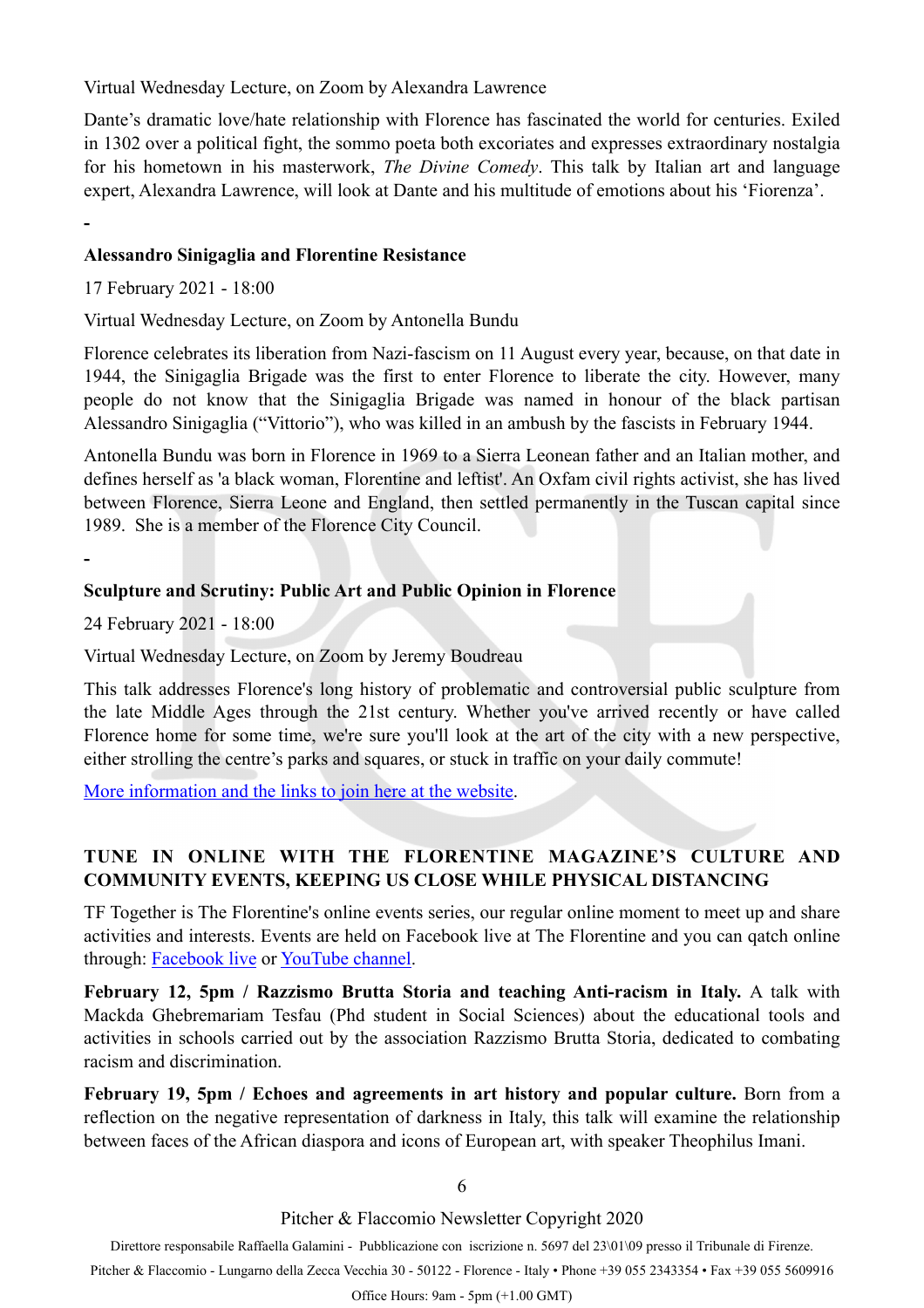\*Next events announced soon!\* Find the full schedule at: [theflr.net/tftogether](http://theflr.net/tftogether)

## **PITTI IMMAGINE UOMO IN AN EXCLUSIVE ONLINE FORMAT FOR 2021**

Having taken note of the DPCM to reduce COVID-19 transmission, the winter, in-person edition of Pitti Immagine Filati 88 will be held in an exclusively digital format on the Pitti Connect platform. The platform shall remain online with current fair season content until the beginning of April, guaranteeing an in-depth exchange between national and international exhibitors, members of the trade, and communications operators. Indulge in some of Florence's favourite fashion [here at the](https://filati.pittimmagine.com/en/news/pitti-connect)  [website,](https://filati.pittimmagine.com/en/news/pitti-connect) and enjoy a comic, tongue-in-cheek video about the famed Pitti Peacocks [here](https://youtu.be/cGeMTQoGq8w) until we can see them again in the streets next year!

### **FIRENZE HOME TEXSTYLE - LIVE IN STREAMING, February 5-8**

The most important fair of household linen, furnishing and nautical textiles in Italy. The third edition of the fair on home textiles changes moves online. The event, promoted and organized by Firenze Fiera will be a special edition, 'all digital' and will take place from Friday 5th to Monday 8th February 2021 in conjunction - as in the two previous editions - with Immagine Italia & Co., preview of Intimo Lingerie 2022 collections. For the latest news of the fair [click here](https://www.facebook.com/FirenzeHomeTexstyle/).

# <span id="page-6-0"></span>**EXHIBITIONS**

*In compliance with the measures included in the new Decree Law, all the event venues, theatres and cinemas must remain closed. Events in programme are suspended.* 

## **DANTE 700 CELEBRATE 700 YEARS SINCE DANTE'S DEATH, Until March 31**

On the occasion of the seventh centenary of the death of Dante Alighieri, the Associazione Mus.and the City of Florence, present the exhibition "Dante 700", with 23 photographs by the reporter Massimo Sestini. From Florence, Dante's hometown, to Ravenna, where his remains are preserved, passing through Venice, Rome, Verona and Poppi, Massimo Sestini recreates a photographic reportage of Dante's presence in our contemporaneity and in our imagination. The places where Dante lived or those of his Commedia, the places where he is remembered or is supposed to have passed are narrated and reconstructed through experimental and unconventional photographic techniques, giving us an unprecedented look at the poet and his legacy. The exhibition is available [on](http://musefirenze.it/dante700virtualtour/) [line](http://musefirenze.it/dante700virtualtour/) and some limited visited hours are available during the Zona Gialla, please see here at the [website.](http://musefirenze.it/en/mostre/dante-700-santa-maria-novella/)

## **HENRY MOORE, THE SCULPTOR'S DRAWING, AT MUSEO NOVECENTO, Until July 18**

After almost 50 years Henry Moore returns to Florence. It was 1972 when the sculptor was the protagonist of the exhibition at Forte di Belvedere. This new exhibition presents a large selection of drawings (around seventy) together with graphics and sculptures. The exhibit sheds light on the

7

Pitcher & Flaccomio Newsletter Copyright 2020

Direttore responsabile Raffaella Galamini - Pubblicazione con iscrizione n. 5697 del 23\01\09 presso il Tribunale di Firenze.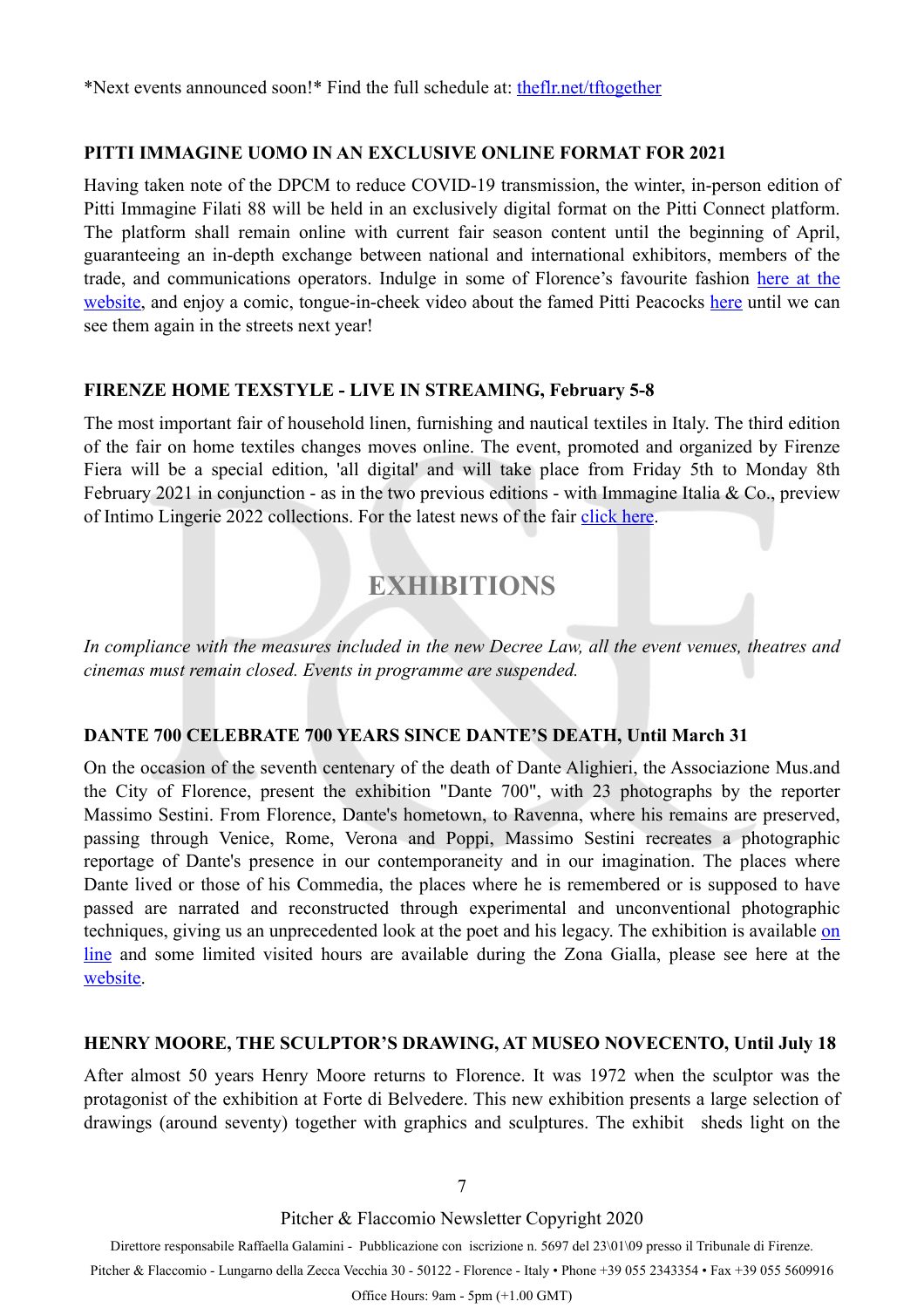graphic production of this protagonist of contemporary sculpture, who in the course of his intense activity has also had the opportunity to confront the tradition of great Italian art of previous centuries, in particular that of the masters active in Florence and Tuscany. More details at the [website.](http://www.museonovecento.it/en/)

## **VAN GOGH E I MALEDETTI: IMMERSE YOURSELF IN VAN GOGH AT THE CATHEDRAL DELL'IMMAGINE DI FIRENZE**

A production that aims to emotionally involve the public in the controversial human and artistic story of Vincent van Gogh, one of the most famous and loved artists of all time, to which the lives and works of some great painters of his time are counterpointed. united by the troubled existence and non-conformism, evident in the albeit different expressive forms of their artistic production. Together with Vincent van Gogh, the artists included in the exhibition are: Paul Cézanne, Paul Gauguin, Henri de Toulouse-Lautrec, Chaïm Soutine and the Tuscan Amedeo Modigliani. [More information here.](https://vangogheimaledetti.com)

# **MARINELLA SENATORE EXHIBITS AT PALAZZO STROZZI, WE RISE BY LIFTING OTHERS, Until February 7**

Palazzo Strozzi in Florence presents We Rise by Lifting Others, a new project by Italian artist Marinella Senatore, who has been invited to submit a reflection on the idea of the community, proximity and relationships in an age in which the concept of social distancing is having a huge impact on the daily life of each and every one of us. Curated by the Fondazione Palazzo Strozzi's Director General Arturo Galansino, the project consists of a light installation for the courtyard inspired by the popular southern Italian luminaria or "artist's lighting" tradition, and a [programme of](https://www.palazzostrozzi.org/en/marinella-senatore-workshop/)  [participatory workshops](https://www.palazzostrozzi.org/en/marinella-senatore-workshop/) focusing on the idea of social activation and the construction of a community built around the practice of performance art, with the engagement of a group of over 100 people from high school and university students, visitors to day care centers and nursing homes, teachers, educators, volunteers and artists. [More information.](https://www.palazzostrozzi.org)

## **SUSTAINABLE THINKING EXHIBITION AT THE MUSEO SALVATORE FERRAGAMO, Until February 15**

"Sustainability" defines man's ability to "meet the needs of the present without compromising the possibility that future generations will be able to satisfy their own". It is a challenge that not only concerns the methods of production, but also implies greater attention to the environment. The balance must be re-established, starting from a conscious and shared way of thinking, capable of elaborating new strategies for development and coexistence. The Sustainable Thinking project aims to make people reflect on these issues, through the visions of fashion and art. On display, artists, fashion designers, fabric and yarn manufacturers offer a plurality of ideas for a design capable of using new technologies without suffering them, declining the local with the global, safeguarding our ecosystem. More information at the [website.](https://www.ferragamo.com/museo/it/ita/mostre)

# <span id="page-7-0"></span>**DANCE, THEATRE AND MUSIC**

Pitcher & Flaccomio Newsletter Copyright 2020

Direttore responsabile Raffaella Galamini - Pubblicazione con iscrizione n. 5697 del 23\01\09 presso il Tribunale di Firenze.

Pitcher & Flaccomio - Lungarno della Zecca Vecchia 30 - 50122 - Florence - Italy • Phone +39 055 2343354 • Fax +39 055 5609916

Office Hours: 9am - 5pm (+1.00 GMT)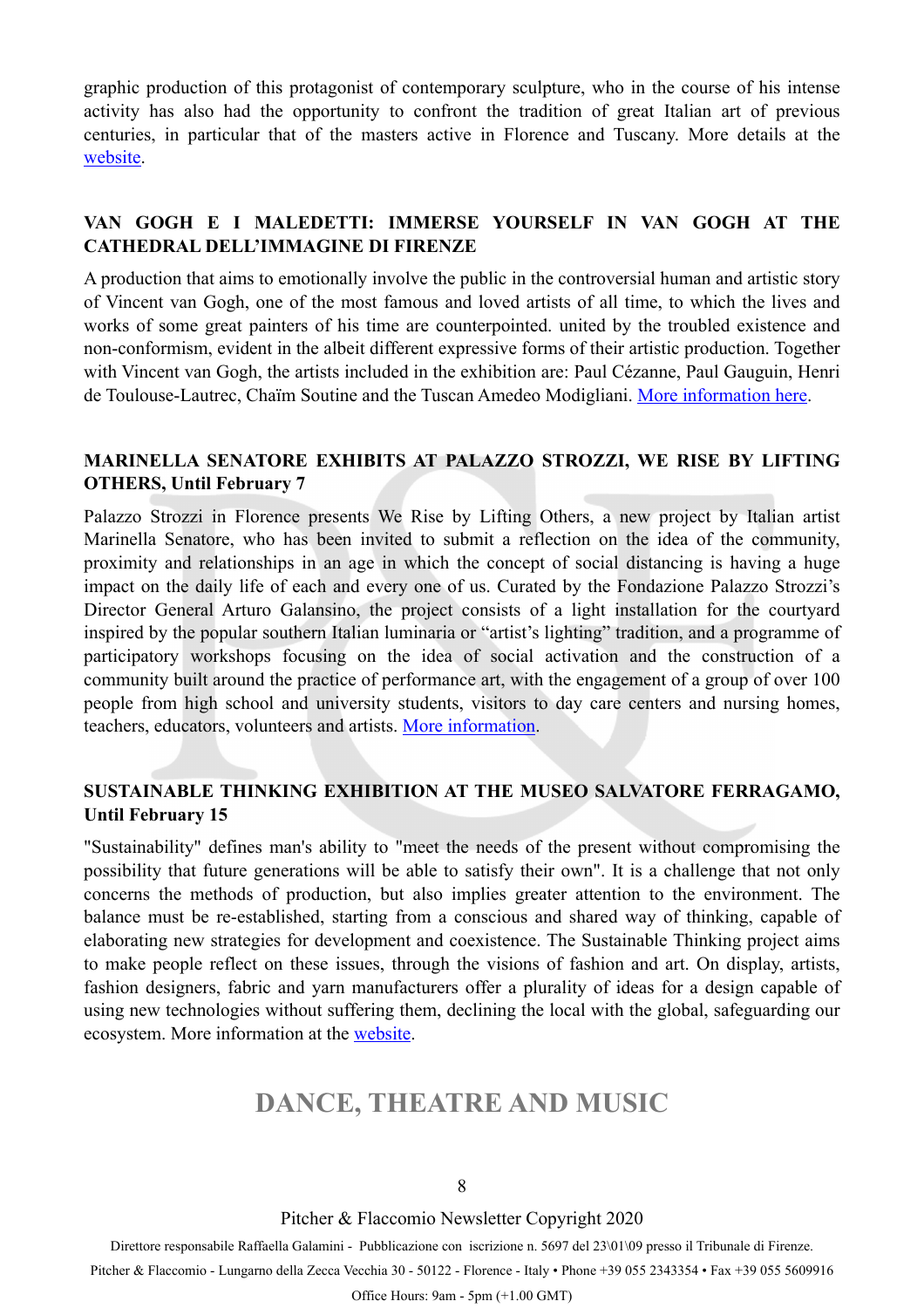In compliance with the measures included in the new Decree Law, all the event venues, theatres and cinemas must remain closed. Events in programme are suspended.

### **OPERA DI FIRENZE: MAGGIO MUSICALE FIORENTINO STREAMS LIVE FOR FREE**

One of the most successful annual opera festivals in Florence was founded in 1933 by conductor Vittorio Gui. Now the Fondazione Maggio Musicale Fiorentino supports both the festival, and a year round program of musical, dance, and operatic events spread across multiple venues including the spectacular, custom built Teatro dell'Opera di Firenze. This year, to meet the challenges of the crisis, Maggio Musicale Fiorentino are streaming concerts live, to bring their divine classical universe to the audiences that cannot come to them. Streaming this month:

February 1: Lahav Shani

February 2: Zubin Mehta

February 20: Christoph von Dohnånyi

February 21, 23, 26, 28: Rigoletto

February 27: James Conlon

Find all the information about the events and the streaming platform [here at the website.](https://www.maggiofiorentino.com)

# **IL PALAZZO SUONA - LIVE CONCERTS FROM FLORENCE'S BEST MUSICAL INSTITUTIONS STREAMED LIVE THANKS TO THE MEDICI RICCARDI PALACE**

Medici Riccardi Palace, the fifteenth-century residence of the Medici family, is going to host concerts of the major classical music institutions in Florence in a new festival called Il Palazzo Suona! Maggio Musicale Fiorentino, Orchestra della Toscana, Orchestra da Camera Fiorentina and ContempoartEnsemble will perform four live streaming concerts from the most beautiful rooms of the Palace, thanks to the contribution of Città Metropolitana, Prefettura di Firenze (for the availability of the Charles VIII Hall) and Associazione Mus.e. The appointments will be on the [Mus.e YouTube Channel](https://www.youtube.com/user/RagazziFirenze) always on Saturdays at 18:00 and all the concerts will be introduced by [Mus.e](http://musefirenze.it/en/) with a short description of the architecture and the decorations of the rooms hosting the performance. For more information about the program, [see the website here.](https://www.palazzomediciriccardi.it/project/il-palazzo-suona/)

## **CURATED PERFORMANCES AND CONCERTS STREAMING THROUGH THE FIRENZE TV CHANNEL ON YOUTUBE**

This is THE channel for theater, music, art, culture of Florence and for Florence! This project is the response to the call by Councilor for Culture and President of the Teatro della Toscana Tommaso Sacchi Foundation to bring the centers of art and culture to life despite the moment of silence and necessary closure to safeguard public health. An open and shared forum to which all Florentine theaters and local artists can contribute. Find an incredible selection of Florence's best live art, music, performance, dance, and more live on the web, bringing culture directly to the spectators' home. Sign up for the channel here: <https://tinyurl.com/firenzetv>

Pitcher & Flaccomio Newsletter Copyright 2020

Direttore responsabile Raffaella Galamini - Pubblicazione con iscrizione n. 5697 del 23\01\09 presso il Tribunale di Firenze. Pitcher & Flaccomio - Lungarno della Zecca Vecchia 30 - 50122 - Florence - Italy • Phone +39 055 2343354 • Fax +39 055 5609916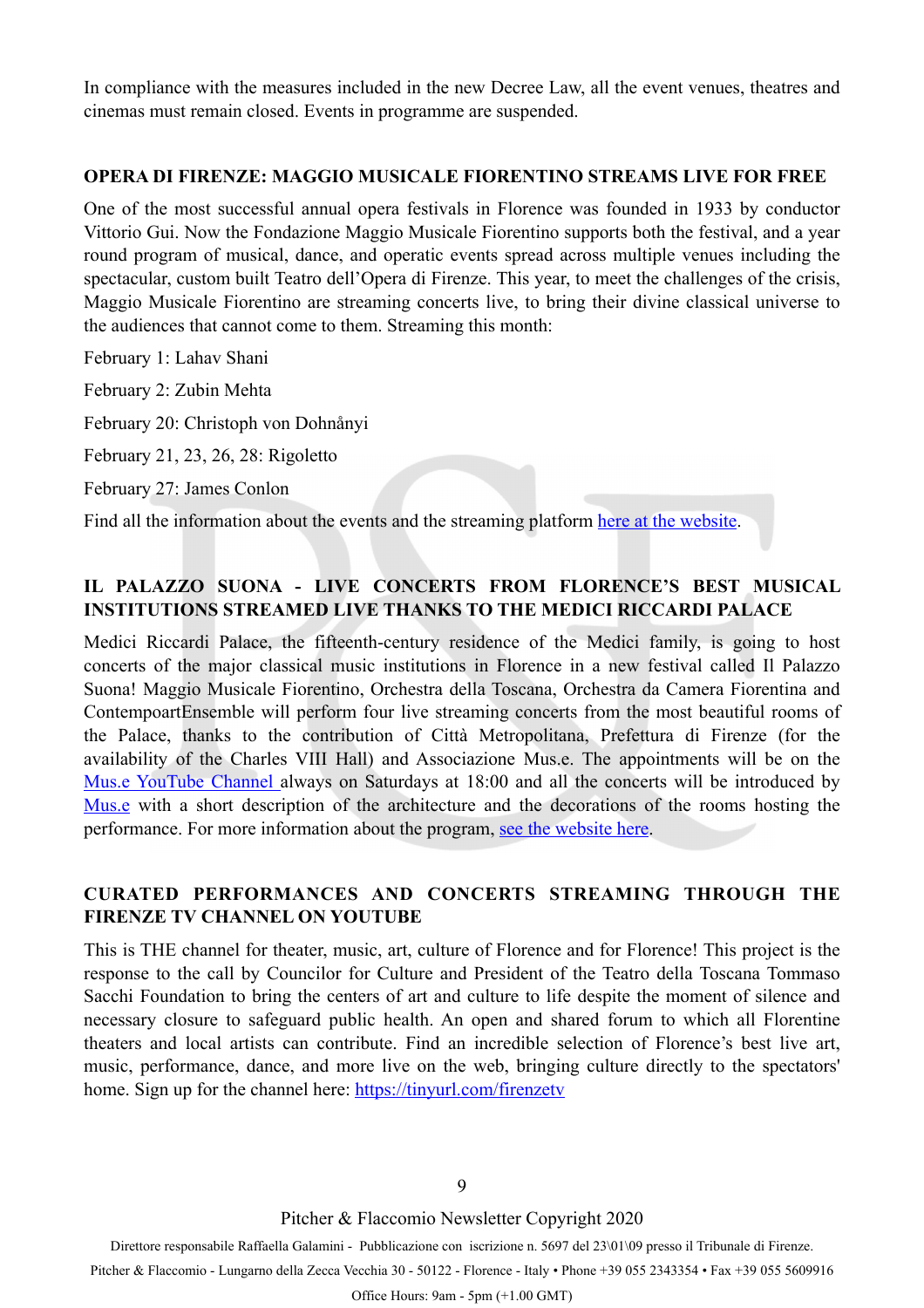# <span id="page-9-0"></span>**FILMS, LECTURES, AND PRESENTATIONS**

In compliance with the measures included in the new Decree Law, all the event venues, theatres and cinemas must remain closed. Events in programme are suspended. Films will be rescheduled in streaming.

### **11TH EDITION OF THE MY FRENCH FILM FESTIVAL STREAMS ONLINE**

From January 15 through February 15, 2021, you will have the chance to discover, from the comfort of your own home, more than 30 films (features and shorts) that have been handpicked just for you! Comedies, romcoms, dramas, documentaries, animations, cinema classics, VR works, films for young audiences... we will shine a light on all the genres representing the diversity of French-language cinema. We are eagerly awaiting sharing this with you! [More information at the website](https://www.myfrenchfilmfestival.com/en/).

### **IL GUSTO DEL CINEMA: THE ODEON STREAMS INTO YOUR LIVING ROOM**

There are many unforgettable scenes in which food and cuisine, with their rituals and their diversity, with their colors and their flavors, were the protagonists of the big screen. If the table is at the center of our relationships, what better place to tell family and social dynamics, events and changes? To show the society of yesterday and today? 12 films arrive on the MioCinema platform that tell, each in their own way, the power of good food. Films to watch and enjoy, chosen to laugh or reflect, to tell about countries and traditions: whether it is the Maghrebi cous cous of Kechiche or simple traditional French dishes capable of conquering a President, a surprising Taiwanese soup or haute cuisine that transforms, to the rhythm of soul, a low-level trattoria into a trendy restaurant, the Indian cuisine of a thief cook or Ettore Scola's Roman cuisine, excellent dorayaki or refined chocolate. [Find the link to](http://www.odeonfirenze.com/29313-2/) [view and more information here.](http://www.odeonfirenze.com/29313-2/)

# **FEBRUARY WISHES**

May your valentine leave you sweets and sweetness, as we look to the coming Spring to see which of the seeds planted in winter will rise into bloom.

All the best,

The Staff of Pitcher and Flaccomio

*Newsletter written and compiled by Marisa Garreffa. Pitcher & Flaccomio Newsletter: Direttore responsabile Raffaella Galamini - Pubblicazione con iscrizione n. 5697 del 23\01\09 presso il Tribunale di Firenze* 

10

Pitcher & Flaccomio Newsletter Copyright 2020

Direttore responsabile Raffaella Galamini - Pubblicazione con iscrizione n. 5697 del 23\01\09 presso il Tribunale di Firenze.

Pitcher & Flaccomio - Lungarno della Zecca Vecchia 30 - 50122 - Florence - Italy • Phone +39 055 2343354 • Fax +39 055 5609916

Office Hours: 9am - 5pm (+1.00 GMT)